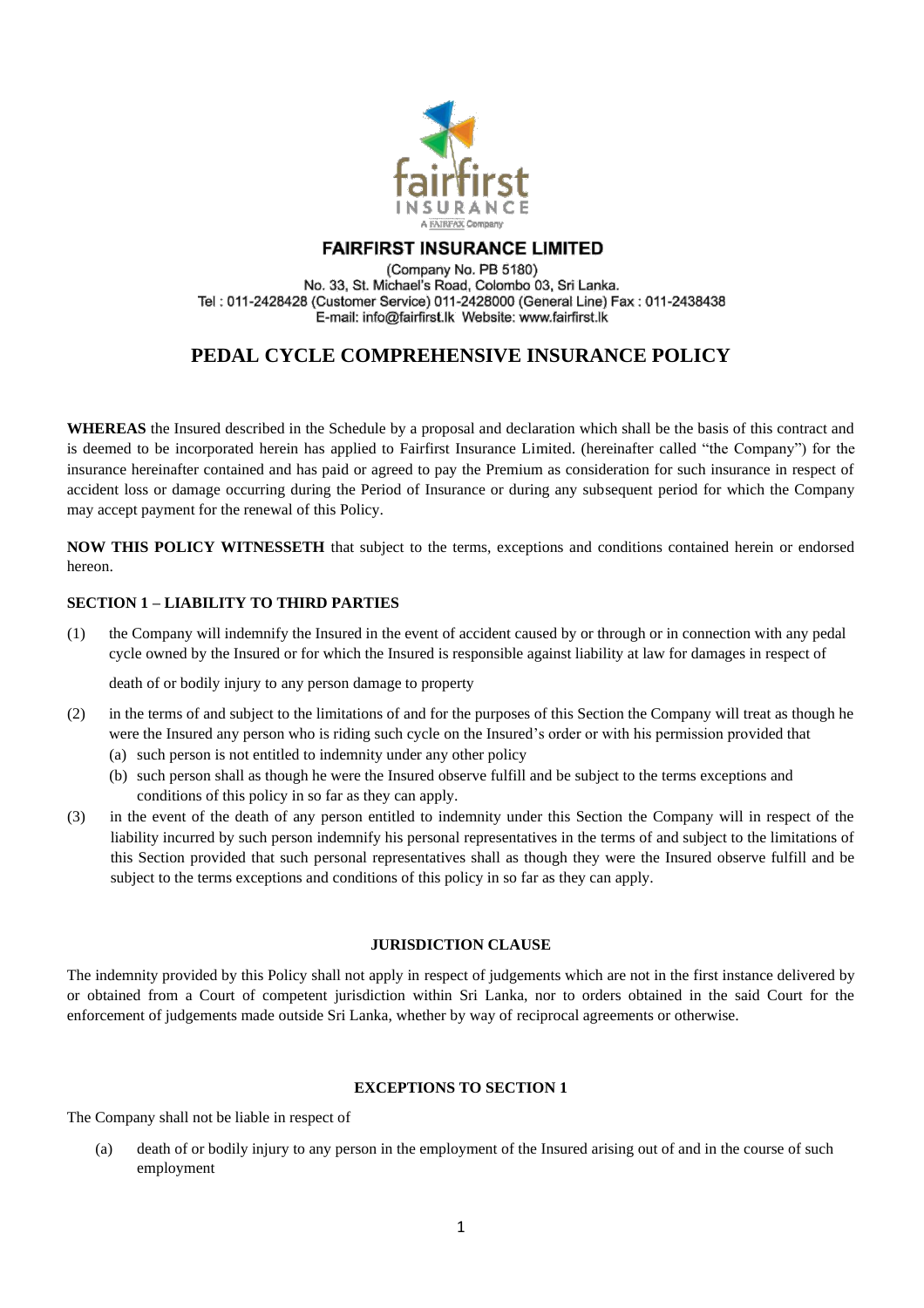- (b) death of or bodily injury of any person upon or mounting or dismounting from such cycle with the consent of the Insured or of any servant of the Insured
- (c) damage to property belonging to the Insured or held in trust by or in the custody or control of the Insured or being conveyed by such cycle
- (d) any liability which attaches by virtue of an agreement but which would not have attached in the absence of such agreement

PROVIDED that the *liability of the Company under this Section for all damages payable in respect of any one claim or number of claims arising out of one cause shall not exceed the limit of indemnity.*

In respect of a claim for damages to which the indemnity expressed in this policy applies the Company will also pay

- (a) all costs and expenses recovered by any Claimant from the Insured and
- (b) all costs and expenses incurred with the written consent of the Company

### **APPLICATION OF LIMITS OF INDEMNITY**

In the event of any accident involving indemnity to more than one person any limitation by the terms of this Policy or of any endorsement thereon of the amount of any indemnity shall apply to the aggregate amount of indemnity to all persons indemnified and such indemnity shall apply in priority to the within named Insurers.

### **SECTION II – ACCIDENTAL DAMAGE, FIRE OR THEFT**

The Company will indemnify the Insured against accidental damage to or loss by Fire or Theft of or damage by Fire or Theft by any pedal cycle described in the Schedule hereto (including tyres and accessories when damaged or lost as the result of an accident to or Fire or Theft of such pedal cycle).

The Company may at its option repair, reinstate or replace any property damaged or lost or may pay in cash the amount of the damage or loss

The liability of the Company under this Section in respect of any claim for damage to or loss of any cycle (including tyres and accessories) shall not exceed the estimated value.

#### **EXCEPTIONS TO SECTION II**

The Company shall not be liable to pay for depreciation wear and tear or breakdown.

#### **GENERAL EXCEPTIONS**

The Company shall not be liable under this Policy to make any payment in respect of

- (a) any accident, loss or damage occurring whilst any pedal cycle hereby insured is engaged in any form of trials race or pace-making or is being driven in a match or for a wager of whilst it is let on hire or whilst a pillion passenger is being carried by any pedal cycle hereby insured or whilst the cycle is being ridden by any person who is incompetent to ride or is under the influence of intoxicating liquor or drugs, or is being ridden in an unsafe or damaged condition or is being used for the carriage of goods for hire or reward.
- (b) any accident, loss, damage or liability directly or indirectly proximately or remotely occasioned by, contributed to by or traceable to or arising out of or in connection with flood, storm, tempest, cyclone or any other atmospheric disturbance, volcanic eruption, earthquake or other convulsions of nature, explosion invasion, the act of foreign enemies, hostilities or warlike operations (whether before or after declaration of war) riot and strike, civil commotion, rebellion, military or usurped power or by any direct or indirect consequence of any of the said occurrences and in the event of any claim hereunder the Insured shall prove that the accident loss damage and/or liability arose independently of and was in no way connected with or occasioned by or contributed to by or traceable to any of the said occurrences or any consequence thereof and in default of such proof the Company shall not be liable to make any payment in respect of such a claim.
- (c) any act of any person acting on behalf of or in connection with any organization with activities directed towards the overthrow by force of any "de jure" or "de facto" government or to the influencing of it by terrorism or violence.
- (d) consequential loss arising in any way whatever
- (e) any accident, injury, loss, damage or liability arising outside the land limits of Sri Lanka.